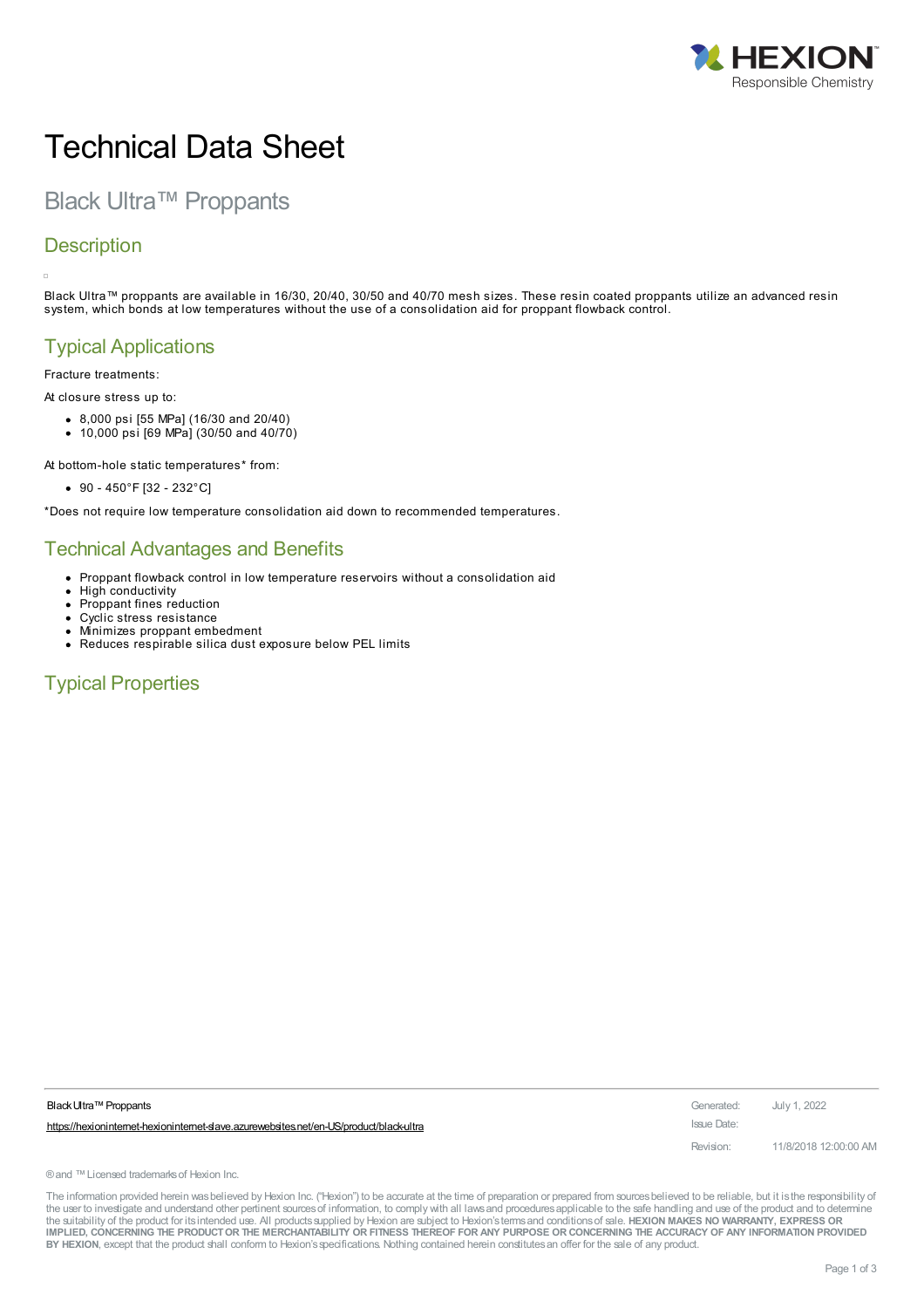| Property                         | Value                                                          | Unit                        |
|----------------------------------|----------------------------------------------------------------|-----------------------------|
| Specific Volume                  | 0.386 [0.0463], 0.383 [0.0439], 0.386 [0.0463], 0.385 [0.0461] | cm <sup>3</sup> /g [gal/lb] |
| <b>API Mesh Size</b>             | 16/30, 20/40, 30/50, 40/70                                     |                             |
| <b>Bulk Density</b>              | 1.46 [12.2], 1.53 [12.8], 1.48 [12.4], 1.47 [12.3]             | g/cm <sup>3</sup> [lb/gal]  |
| Color                            | tan to reddish tan                                             |                             |
| Composition                      | resin coated, northern white frac sand                         |                             |
| Median Particle Diameter         | 0.7660, 0.5775, 0.3825                                         | mm                          |
| Particle Size Distribution       | meets or exceeds API RP 19C                                    |                             |
| <b>Physical State</b>            | solid granule                                                  |                             |
| Pipe Fill Factor                 | 0.685 [0.0821], 0.654 [0.0784], 0.676 [0.0810], 0.681 [0.0816] | $cm3/g$ [gal/lb]            |
| Resin Type                       | thermosetting, curable                                         |                             |
| Solubility in Water, Brine & HCl | 0.0                                                            | weight %                    |
| Specific gravity                 | 2.59, 2.61, 2.59, 2.60                                         |                             |
| Turbidity                        | $\leq$ 250                                                     | NTU (FTU)                   |

## Technical Considerations

- Grain-to-grain contact must occur and closure stress must be applied during the cure period for proper bonding
- Consolidation of curable product at bottom-hole static temperatures below 90°F [32°C] is achieved by use of Hexion's AcTivator™ low temperature consolidation aid

| Black Ultra™ Proppants                                                                | Generated:  | July 1, 2022          |
|---------------------------------------------------------------------------------------|-------------|-----------------------|
| https://hexionintemet-hexionintemet-slave.azurewebsites.net/en-US/product/black-ultra | Issue Date: |                       |
|                                                                                       | Revision:   | 11/8/2018 12:00:00 AM |

® and ™ Licensed trademarks of Hexion Inc.

The information provided herein was believed by Hexion Inc. ("Hexion") to be accurate at the time of preparation or prepared from sources believed to be reliable, but it is the responsibility of the user to investigate and understand other pertinent sources of information, to comply with all laws and procedures applicable to the safe handling and use of the product and to determine<br>the suitability of the product f IMPLIED, CONCERNING THE PRODUCT OR THE MERCHANTABILITY OR FITNESS THEREOF FOR ANY PURPOSE OR CONCERNING THE ACCURACY OF ANY INFORMATION PROVIDED **BY HEXION**, except that the product shall conform to Hexion'sspecifications. Nothing contained herein constitutesan offer for the sale of any product.